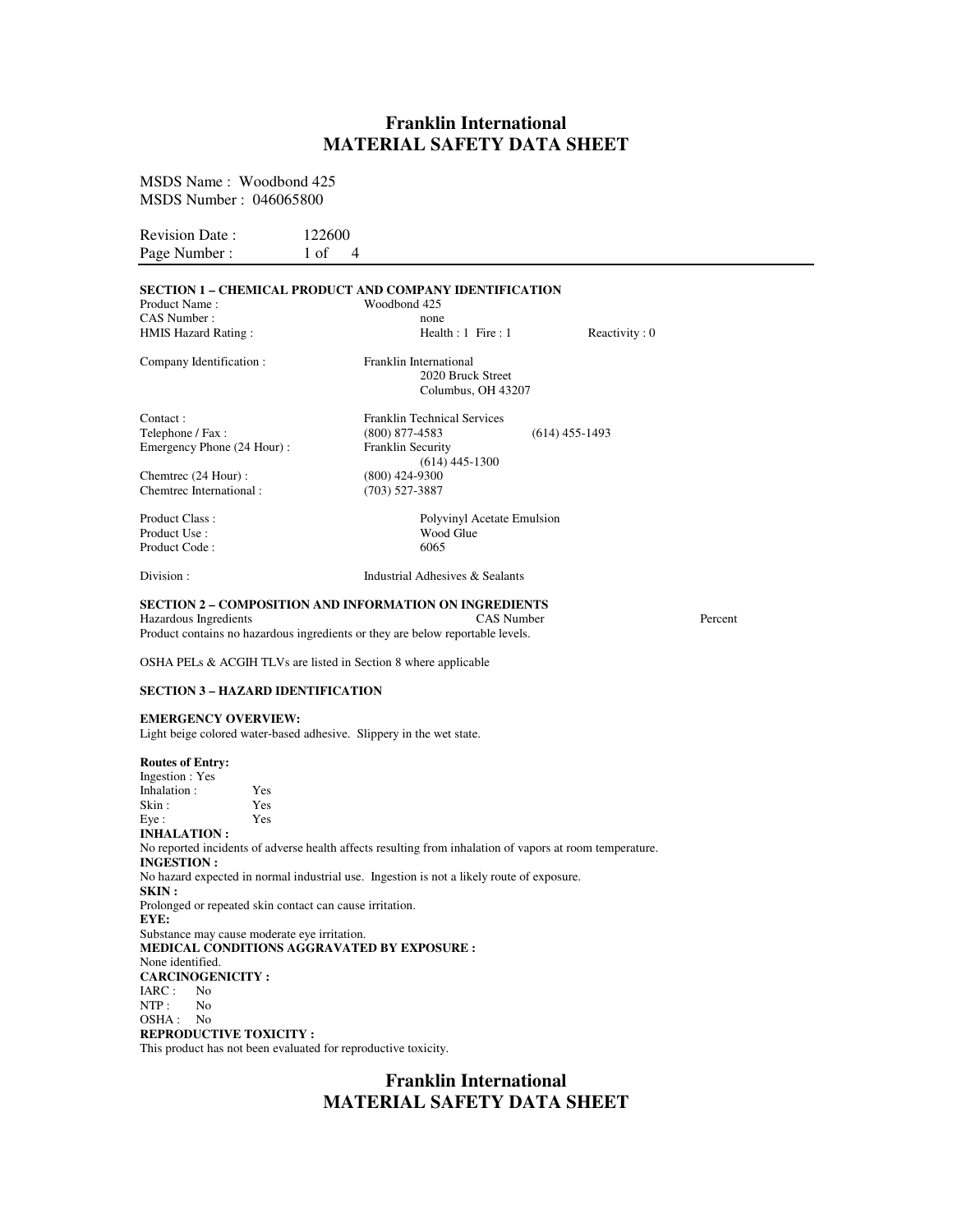MSDS Name : Woodbond 425 MSDS Number : 046065800

| <b>Revision Date:</b> | 122600 |
|-----------------------|--------|
| Page Number:          | 2 of   |

SECTION 4 – FIRST AD MEASURE

INHALATION : Remove patient to fresh air, if discomfort persists seek medical attention. INGESTION : Call poison control center immediately. Follow their specific instructions. Do not induce vomiting. SKIN : Wash with soap and water. Contact a physician if irritation develops or persists. EYE : Hold eyelids apart and flush with plenty of water for at least 15 minutes. Seek medical attention.

SECTION 5 – FIRE-FIGHTING MEASURES Flammability Class (OSHA) IIIB Flash Point :<br>
Explosive Range :<br>
Not Applicable<br>
Not Applicable Explosive Range :

EXTINGUISHING MEDIA : Use alcohol foam, carbon dioxide, water spray, or ABC dry chemical when fighting fires involving this product. HAZARDOUS COMBUSTION PRODUCTS : Oxides of carbon. FIRE FIGHTING PROCEDURES : Wear a NIOSH approved self-contained breathing apparatus.

#### SECTION 6 – ACCIDENTAL RELEASE MEASURES

CONTAINMENT TECHNIQUES : Use inert absorbent to dike the spill. Keep away from drains.  $CI$  FAN-UP  $\cdot$ If possible pump liquid into an approved container or spread absorbent over spill and shovel product/absorbent mixture into an approved container. If product has dried scrape up and place in an approved container.

SECTION 7 – HANDLING AND STORAGE HANDLING : Empty drums should be completely drained, properly bunged and promptly returned to a reconditoner, or properly disposed of. Use only in well ventilated area. STORAGE : Keep from freezing Store at temperatures between 50 F and 90 F PRECAUTIONAY STATEMENT : Keep out of the reach of children.

SECTION 8 EXPOSURE CONTROLS AND PERSNAL PROTECTION Occupational Exposure Limits ACGIH TLV ACGIH TLV-C ACGIH STEL OSHA STEL OSHA PEL ENGINEERING CONTROLS : Use local exhaust as needed to maintain occupational exposure limits. OTHER : Facilities storing or utilizing any chemical should be equipped with an eyewash facility and a safety shower. RESPIRATORY PROTECTION :

Where exposure limits may be exceeded select a NIOSH approved respirator with appropriate Protection Factor and cartridge for the specific contaminents. Follow requirements for respiratory protection in OSHA 1910.134. EYE PROTECTION :

Chemical splash goggles (ANSI Z87.1 or approved equivalent).

## **Franklin International MATERIAL SAFETY DATA SHEET**

MSDS Name : Woodbond 425 MSDS Number : 046065800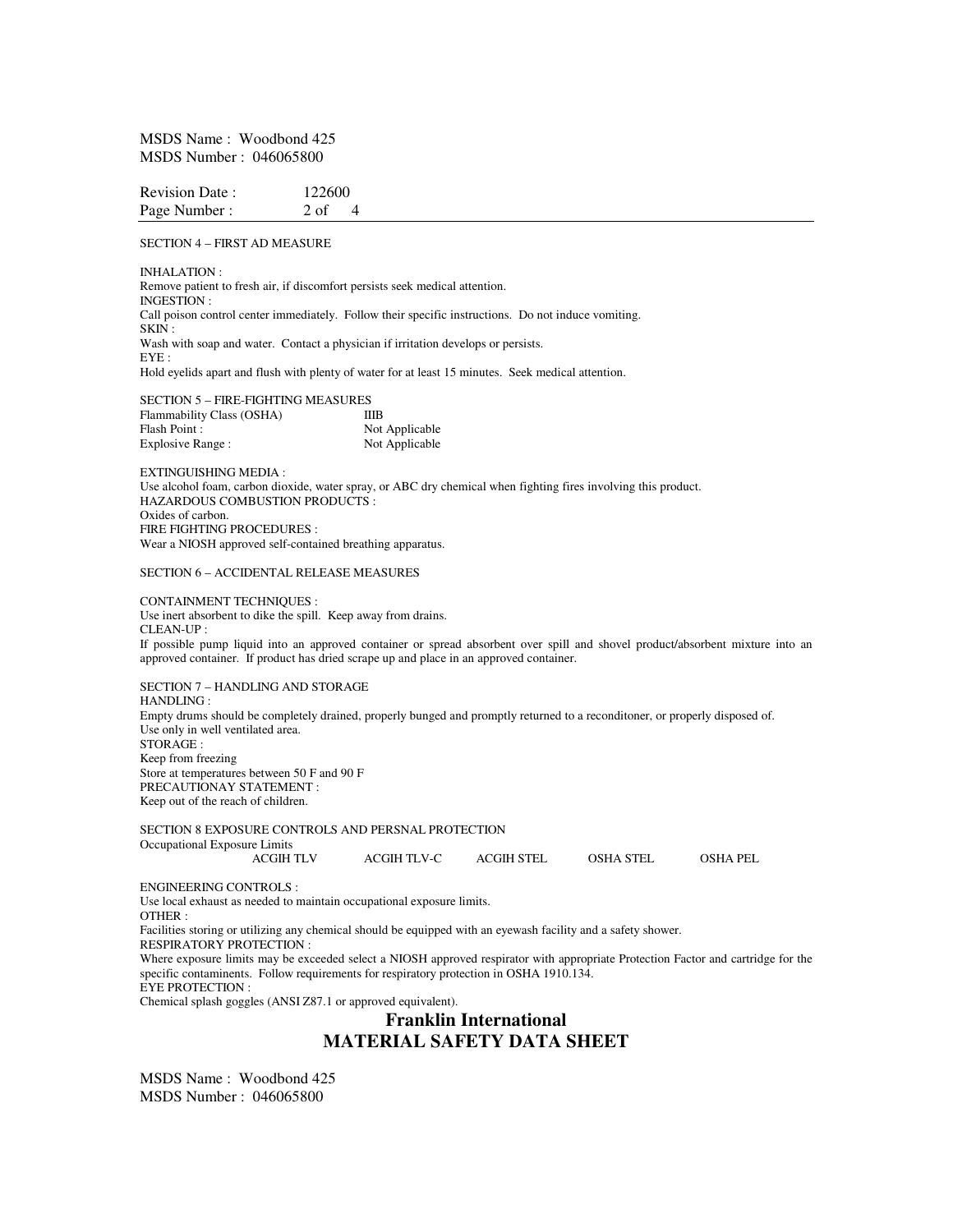| <b>Revision Date:</b> | 122600 |
|-----------------------|--------|
| Page Number:          | 3 of   |

SKIN PROTECTION : Where skin contact can occur, wear impervious gloves.

### SECTION 9 – PHYSICAL AND CHEMICAL PROPERTIES

| Form:                    | Liquid                      |  |
|--------------------------|-----------------------------|--|
| Appearance/Color:        | Light Beige                 |  |
| Odor:                    | Mild                        |  |
| Solubility (in Water):   | Dispersible in water        |  |
| pH Value :               | 5                           |  |
| Biling Range/Point:      | 210 F                       |  |
| <b>Evaporation Rate:</b> | Slower than n-Butyl Acetate |  |
| % Volatile :             | 58%                         |  |
| Specific Gravity:        | 1.17                        |  |
| VOC:                     | $0.029$ g/l                 |  |

SECTION 10 – STABILITY AND REACTIVITY Stability : This product is stable.<br>
Hazardous Polymerization : Hazardous Hazardous polymerization will not occur.

CONDITIONS TO AVOID: None IMCOMPATIBILITY : Strong acids and bases. HAZARDOUS DECOMPOSITION PRODUCTS : Oxides of carbon may be released during combustion.

#### SECTION 11 – TOXICOLOGICAL INFORMATION

Acute and chronic health effects are not expected as long as good industrial hygiene and safety precautions are followed.

SECTION 12 – ECOLOGICAL INFORAMTION

This formulation has not been tested for environmental effects.

SECTION 13 – DISPOSAL DONSIDERATIONS

WASTE DISPOSIAL : Disposal of this product must comply with all applicable federal, state and local regulations. CONTAINER DISPOSIAL : Disposal of this container should comply with all applicable federal, state and local regulations.

SECTION 14 – TRANSPORT INFORMATION

| UN Number            | None         |
|----------------------|--------------|
| <b>UN Pack Group</b> | N/A          |
| UN Class             | Nonhaz       |
| ICAO/IATA Class      | Nonhazardous |
| <b>IMDG Class</b>    | Nonhazardous |
| <b>Shipping Name</b> | Nonhazardous |

Packaging may not be approved for shipping by air. Please contact Franklin International for further information.

SECTION 15 – OTHER INFORMATION

## **Franklin International MATERIAL SAFETY DATA SHEET**

MSDS Name : Woodbond 425 MSDS Number : 046065800

Revision Date : 122600<br>Page Number : 4 of Page Number :  $4 \text{ of } 4$